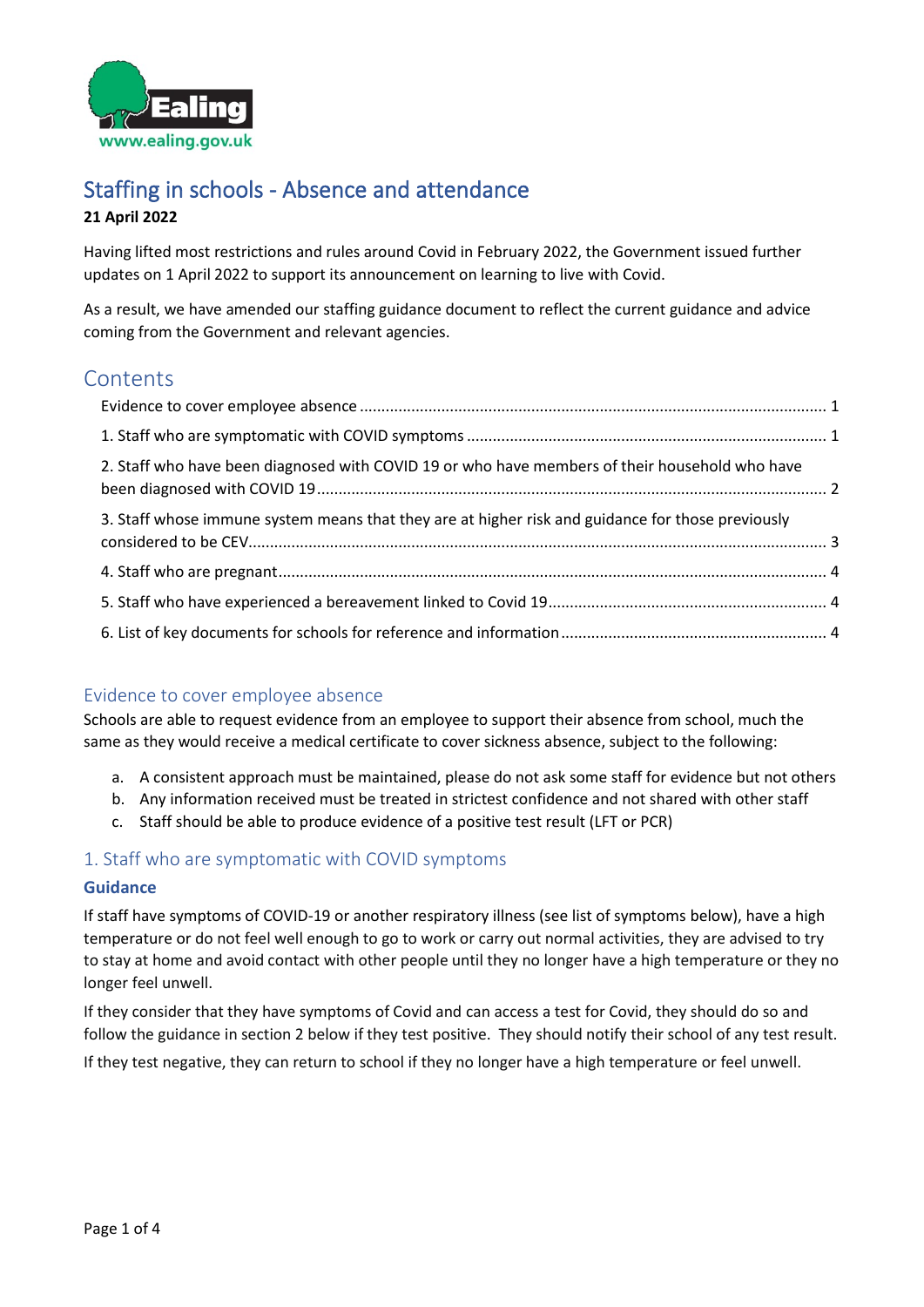Covid and other respiratory symptoms:

- continuous cough,
- high temperature, fever, or chills,
- loss of, or change in, your normal sense of taste or smell,
- shortness of breath,
- unexplained tiredness, lack of energy,
- muscle aches or pains that are not due to exercise,
- not wanting to eat or not feeling hungry,
- headache that is unusual or longer lasting than usual,
- sore throat, stuffy or runny nose,
- diarrhoea, feeling sick or being sick

NHS Covid symptoms list [Symptoms of coronavirus \(COVID-19\) -](https://www.nhs.uk/conditions/coronavirus-covid-19/symptoms/?msclkid=533af71fb98611ec8abcf2d9fc59fdf7) NHS (www.nhs.uk)

## **Staff who are symptomatic should not be at school pending the outcome of a test result or whilst they have a high temperature or feel unwell.**

### **Comments**

Enter details of any absence on ITrent system or your own HR system. When or if the member of staff feels well during this period then they can work from home.

If staff member tests positive, follow guidance for category 2 below.

Please also refer to the following scenarios

[Staff Covid-19 infection scenarios | Ealing Grid for Learning \(egfl.org.uk\)](https://www.egfl.org.uk/coronavirus/staff-covid-19-infection-scenarios)

Staff who have household members who are symptomatic can advise them to follow the guidance

[People with symptoms of a respiratory infection including COVID-19 -](https://www.gov.uk/guidance/people-with-symptoms-of-a-respiratory-infection-including-covid-19?utm_source=01%20April%202022%20C19&utm_medium=Daily%20Email%20C19&utm_campaign=DfE%20C19#what-to-do-if-you-are-a-close-contact-of-someone-who-has-had-a-positive-test-result-for-covid-19) GOV.UK (www.gov.uk)

## <span id="page-1-0"></span>2. Staff who have been diagnosed with COVID 19 or who have members of their household who have been diagnosed with COVID 19

### **Guidance**

If staff test positive for covid 19 they should stay at home and avoid contact with other people.

They should notify the school of their positive test result and the date it was taken.

Enter details of absence on ITrent system or your own HR system and the person who has tested positive should stay at home and avoid contact with other people for 5 days after they took the test.

Please also see the infection scenarios referred to in the comment's section, which highlight that it is particularly important to avoid close contact (for 10 days after the day you took your test) with anyone who is at higher risk of becoming seriously unwell if they are infected with Covid-19.

See guidance for staff who get a positive covid test result [People with symptoms of a respiratory infection](https://www.gov.uk/guidance/people-with-symptoms-of-a-respiratory-infection-including-covid-19?utm_source=01%20April%202022%20C19&utm_medium=Daily%20Email%20C19&utm_campaign=DfE%20C19#what-to-do-if-you-have-a-positive-covid-19-test-result)  including COVID-19 - [GOV.UK \(www.gov.uk\)](https://www.gov.uk/guidance/people-with-symptoms-of-a-respiratory-infection-including-covid-19?utm_source=01%20April%202022%20C19&utm_medium=Daily%20Email%20C19&utm_campaign=DfE%20C19#what-to-do-if-you-have-a-positive-covid-19-test-result)

If a household member of one of your staff tests positive for Covid 19, they can be shown the guidance in the link above about 'How to reduce the spread of infection in your household' and 'What to do if you are a close contact of someone who has had a positive test result for Covid 19'.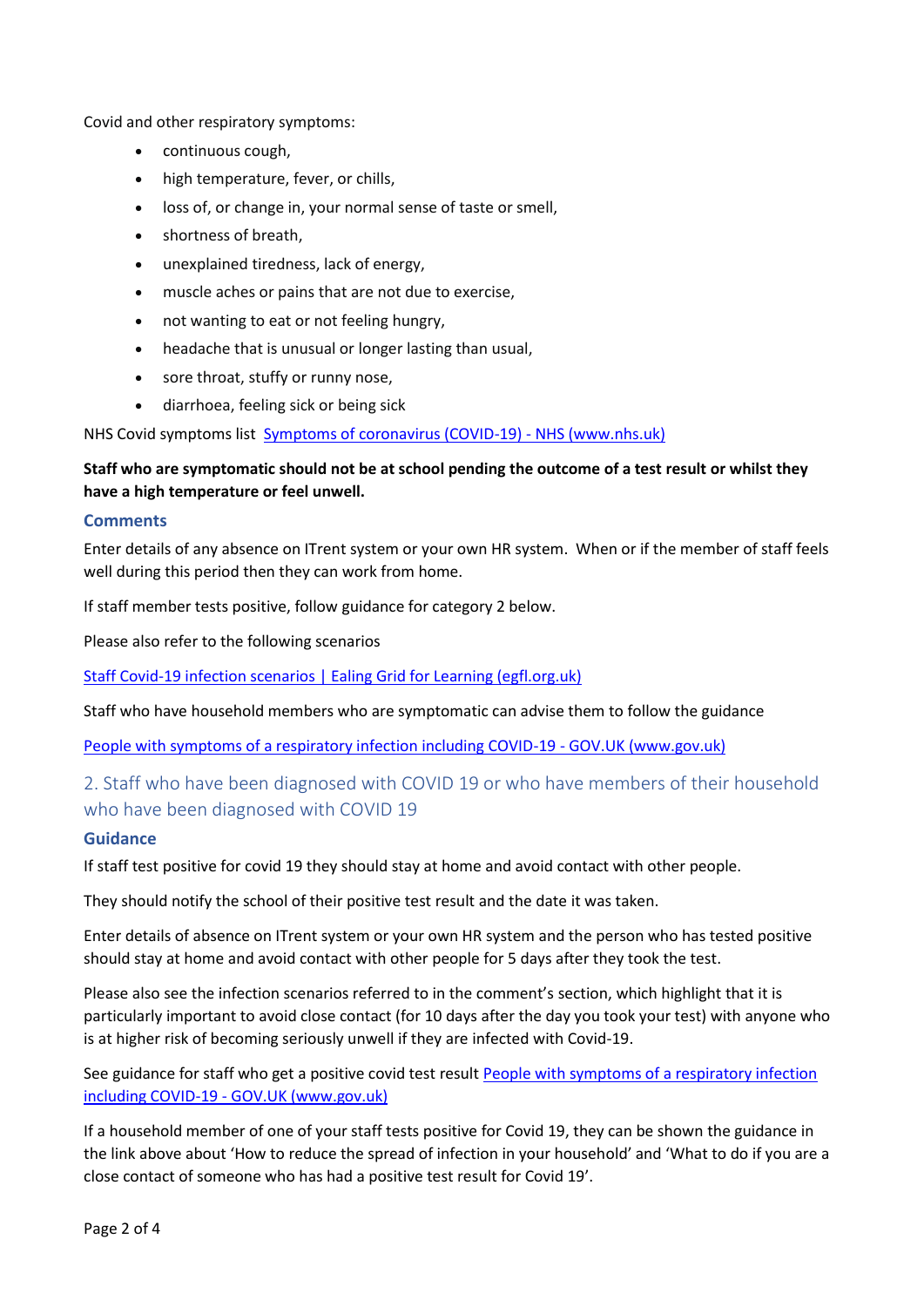The guidance on how to reduce the spread of infection in your household is largely replicated in the comment's section.

### **Staff who have tested positive or are awaiting a test result should not be at school as is detailed above**

### **Comments**

Please refer to the scenarios [Staff Covid-19 infection scenarios | Ealing Grid for Learning \(egfl.org.uk\)](https://www.egfl.org.uk/coronavirus/staff-covid-19-infection-scenarios) Staff who are not unwell may be able/agree to work from home if that is practicable

### **Reduce the spread of infection in your household**

While you are infectious there is a high risk of passing your infection to others in your household. These are [simple things you can do to help prevent the spread:](https://assets.publishing.service.gov.uk/government/uploads/system/uploads/attachment_data/file/1065735/AG232_Safe_at_home_infographic.pdf)

- try to keep your distance from people you live with
- in shared areas wear a well-fitting face covering made with multiple layers or a surgical face mask, especially if you live with people whose [immune system means that they are at higher risk](https://www.gov.uk/government/publications/covid-19-guidance-for-people-whose-immune-system-means-they-are-at-higher-risk)  [of serious illness, despite vaccination](https://www.gov.uk/government/publications/covid-19-guidance-for-people-whose-immune-system-means-they-are-at-higher-risk)
- ventilate rooms you have been in by opening windows and leaving them open for at least 10 minutes after you have left the room
- wash your hands regularly and cover your mouth and nose when coughing or sneezing
- regularly clean frequently touched surfaces, such as door handles and remote controls, and shared areas such as kitchens and bathrooms
- advise anyone that does need to come into your home that you have a positive test result, so they can take precautions to protect themselves such as wearing a well-fitting face covering or a surgical face mask, keeping their distance if they can, and washing their hands regularly

[GermDefence](https://www.germdefence.org/) is a website that can help you identify simple ways to protect yourself and others in your household from COVID-19 and other viruses. People who use GermDefence are less likely to catch flu and other infections and are less likely to spread them at home.

## <span id="page-2-0"></span>3. Staff whose immune system means that they are at higher risk and guidance for those previously considered to be CEV

### **Guidance**

Please refer t[o COVID-19: guidance for people whose immune system means they are at higher risk -](https://www.gov.uk/government/publications/covid-19-guidance-for-people-whose-immune-system-means-they-are-at-higher-risk/covid-19-guidance-for-people-whose-immune-system-means-they-are-at-higher-risk) [GOV.UK \(www.gov.uk\)](https://www.gov.uk/government/publications/covid-19-guidance-for-people-whose-immune-system-means-they-are-at-higher-risk/covid-19-guidance-for-people-whose-immune-system-means-they-are-at-higher-risk)

This guidance confirms which groups are considered at highest risk and may therefore be eligible for treatments and further vaccinations.

### **See also guidance for people previously considered CEV**

[Guidance for people previously considered clinically extremely vulnerable from COVID-19 -](https://www.gov.uk/government/publications/guidance-on-shielding-and-protecting-extremely-vulnerable-persons-from-covid-19/guidance-on-shielding-and-protecting-extremely-vulnerable-persons-from-covid-19) GOV.UK [\(www.gov.uk\)](https://www.gov.uk/government/publications/guidance-on-shielding-and-protecting-extremely-vulnerable-persons-from-covid-19/guidance-on-shielding-and-protecting-extremely-vulnerable-persons-from-covid-19)